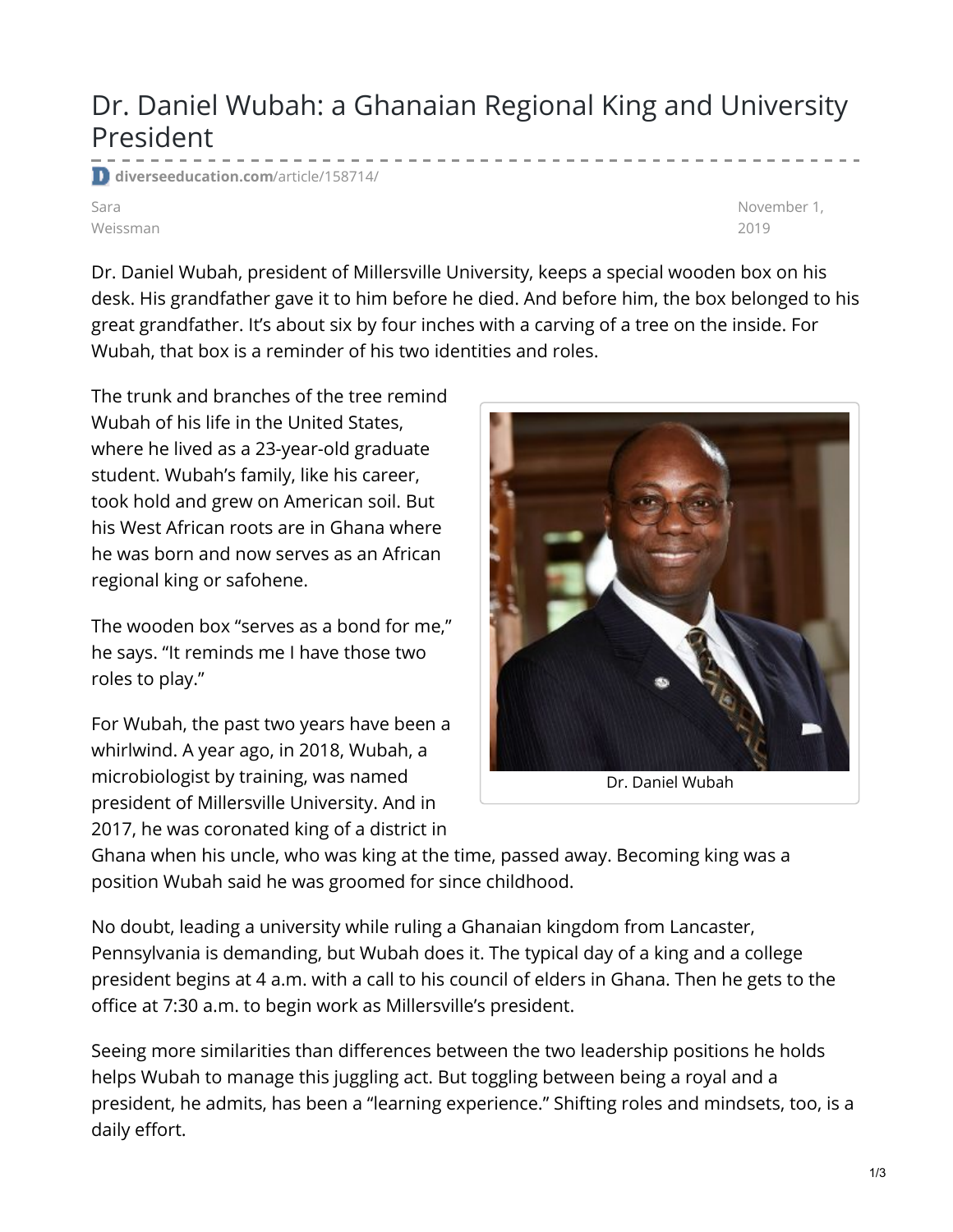"As a king, what I say is final," Wubah points out. But "As a president, I don't have absolute authority. "If we have an impasse on my cabinet, I can't just decree this is what we're going to do."

But early training to be a king, says Wubah, is what also prepared him to lead in academia. For example, when he went to department meetings as an assistant professor at Towson University in Maryland, Wubah practiced listening first, then speaking, just as his late uncle in Ghana taught him. These were skills that paid off.

Faculty came to respect and seek out his opinions, Wubah recalls. Before long, he was appointed the department chair. at role was one of several academic leadership positions he held before becoming president. Others included serving as deputy provost and vice president for undergraduate education at Virginia Tech; associate provost and professor of zoology at the University of Florida; and at James Madison University, associate dean, professor of biology and special assistant to the president.

Wubah's upbringing in Ghana also informed two cornerstones of his work at Millersville: diversity and affordability. His father died when he was young, and Wubah's mother worked as a seamstress to support him and his four siblings. Although his mother won a scholarship to attend school when she was growing up, her father wouldn't allow her to pursue an education. This made her determined to give her children the opportunity that she missed to earn a degree. Wubah is a graduate of the University of Cape Coast in Ghana where he earned a bachelor's degree in botany. He also earned a master's degree from the University of Akron and a Ph.D. in botany from the University of Georgia.

"I have a very keen sense of what education can do for a family," he says. "As an educator, it's always been my goal that I will provide opportunities for first-generation students as well as students from diverse socioeconomic backgrounds."

Wubah, the college president, dissects diversity in higher education like a botanist. A farm that's homogenous, growing plants all from one seed stalk, is susceptible to disease while a heterogenous farm is more likely to survive, he suggests.

For Wubah, "the strength in diversity is a "basic law of nature."

Focused on the work to be done at his university, Wubah says he committed to pushing its inclusion goals forward, with the aim of making the cost of going to Millersville affordable to all students.

Last year, for the first time, Millersville University lowered tuition by 3 percent. It also had a plan to lower the cost of pricey textbooks by providing financial incentives for faculty when they agreed to assign online versions of books and reading material. When faculty complied, they earned \$1,000 to use for professional development. Looking forward, Wubah's inclusion and affordability goals also include increasing student advising as a way to